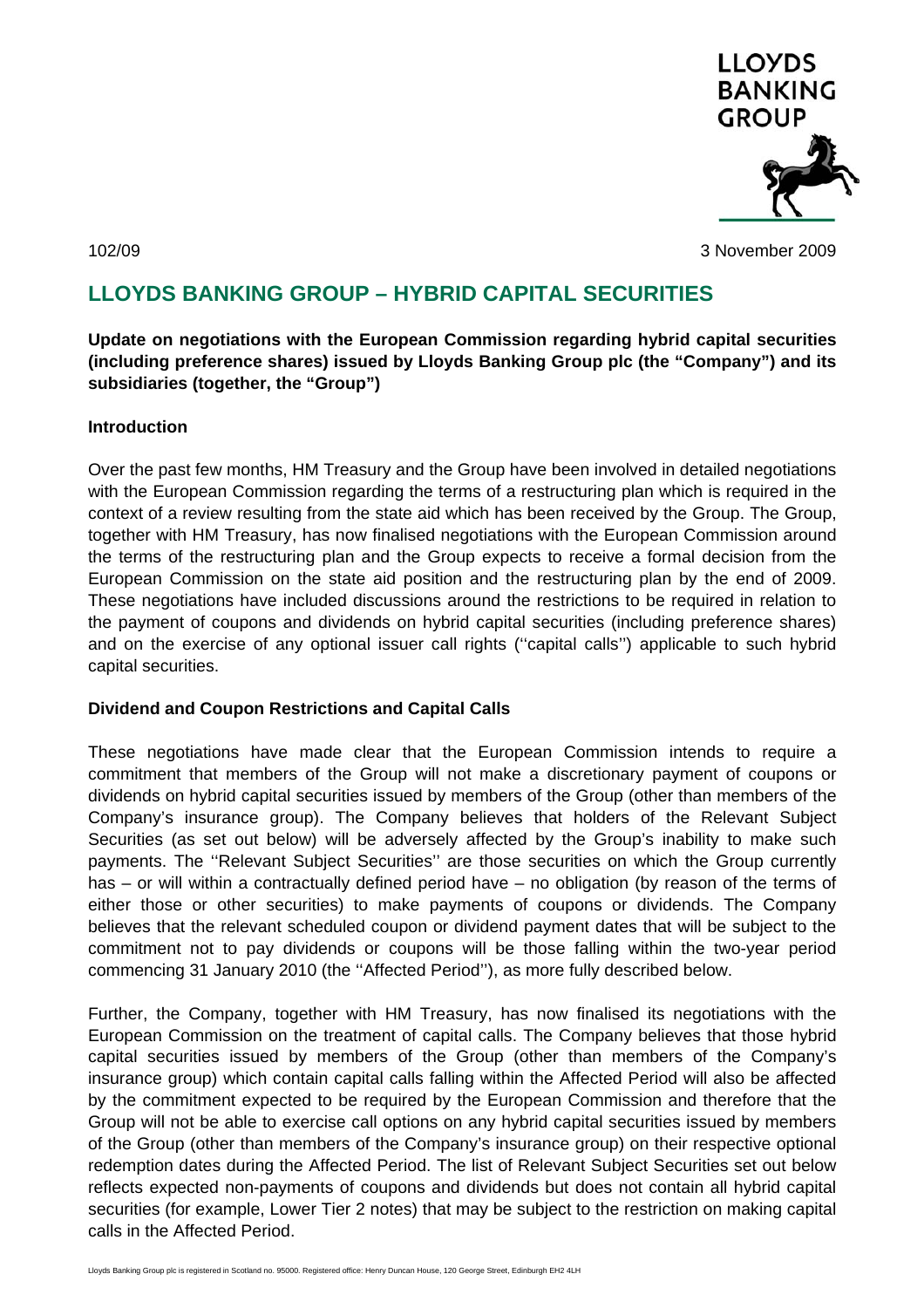The Company expects to receive a formal decision from the European Commission on the state aid position and the restructuring plan by the end of 2009. Since the ultimate decision regarding the commitments in relation to discretionary coupons and dividend payments and capital calls will be taken by the College of Commissioners, the Company is unable to give any assurances as to the outcome of the discussions referred to above.

# **Relevant Subject Securities**

The Relevant Subject Securities referred to above are those set out in the table below. The holders of securities not listed below should note that payments of coupons and dividends will only be made subject to the terms of those securities and of other relevant parity or senior securities of the Group. Statutory and contractual restrictions on the payment of coupons and dividends may also apply to those securities. For example, certain securities contain restrictions relating to (i) the sufficiency of the relevant issuer's distributable reserves (or adjusted distributable reserves) or those of a guarantor or (ii) a breach of the Financial Services Authority's capital adequacy requirements at the time of, or as a result of the payment of, such coupons or dividends. Holders are advised to review the terms and conditions of such securities.

#### *ISIN Title and Nominal Amount at date of Issue of Relevant Subject Securities Number of coupon or dividend payments expected to be made in relation to each Relevant Subject Security during the Affected Period\* Relevant Existing Preference Shares*  XS0408828803 GB00B3KSB675 Lloyds Banking Group plc £745,431,000 6.0884% Non-Cumulative Fixed to Floating Rate Preference Shares — XS0408826427 Lloyds Banking Group plc £334,951,000 6.3673% Non-Cumulative Fixed to Floating Rate Preference Shares — GB00B3KSB568 Lloyds Banking Group plc £186,190,532 6.475% Non-Cumulative Preference Shares — GB00B3KS9W93 Lloyds Banking Group plc £299,987,729 9.25% Non-Cumulative Irredeemable Preference Shares — GB00B3KSB238 Lloyds Banking Group plc £99,999,942 9.75% Non-Cumulative Irredeemable Preference Shares — XS0406095637 Lloyds Banking Group plc €500,000,000 7.875% Non-Cumulative Preference Shares — XS0406095041 Lloyds Banking Group plc U.S.\$1,250,000,000 7.875% Non-Cumulative Preference Shares — USG5533WAB30 Lloyds Banking Group plc U.S.\$750,000,000 5.92% Series B Fixed to Floating Rate Non-Cumulative Preference Shares — USG5533WAA56 Lloyds Banking Group plc U.S.\$750,000,000 6.413% Series A Fixed to Floating Rate Non-Cumulative Preference Shares —

### **The Relevant Subject Securities are set out below:**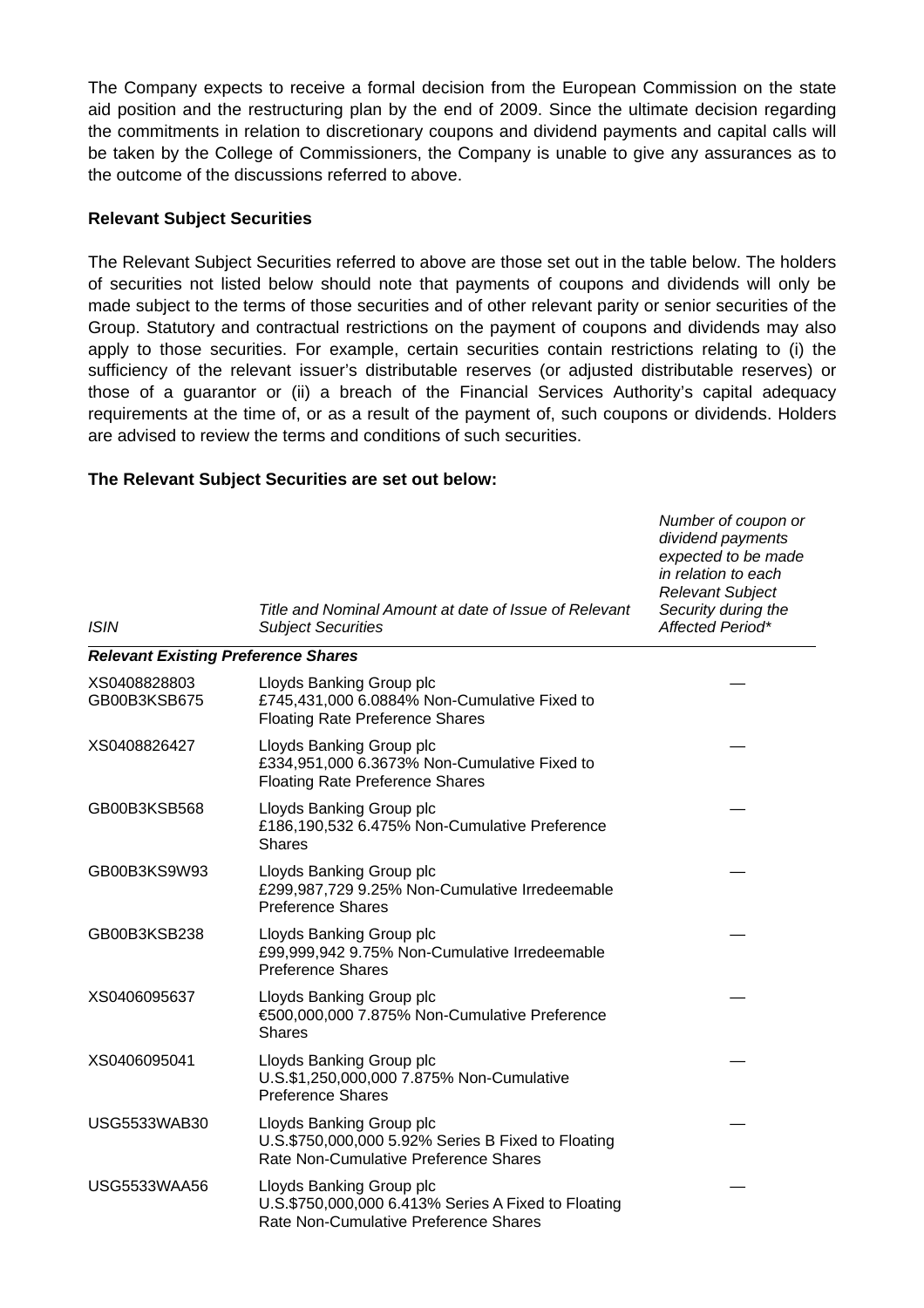| US539439AB54                                | Lloyds Banking Group plc<br>U.S.\$1,000,000,000 6.267% American Depositary<br>Shares representing 1,000,000 Fixed to Floating Rate<br>Non-Cumulative Preference Shares                 |                |  |  |
|---------------------------------------------|----------------------------------------------------------------------------------------------------------------------------------------------------------------------------------------|----------------|--|--|
| US539439AE93                                | Lloyds Banking Group plc<br>U.S.\$750,000,000 6.657% Fixed to Floating Rate Non-<br><b>Cumulative Preference Shares</b>                                                                |                |  |  |
| XS0265483064                                | Saphir Finance Public Limited Company<br>£600,000,000 6.369% Perpetual Non-Cumulative<br>Securities (Lloyds Banking Group plc £600,000,000<br>6.369% Preference Shares (GB00B1BQH919)) |                |  |  |
| <b>Relevant Existing Capital Securities</b> |                                                                                                                                                                                        |                |  |  |
| XS0107222258                                | Lloyds TSB Capital 1 L.P.<br>€430,000,000 7.375% Step-up Non-Voting Non-<br>Cumulative Preferred Securities (annual coupon)                                                            | $\mathbf{1}$   |  |  |
| XS0107228024                                | Lloyds TSB Bank Capital 2 L.P.<br>£250,000,000 7.834% Sterling Step-up Non-voting Non-<br>cumulative Preferred Securities (annual coupon)                                              | $\mathbf 1$    |  |  |
| XS0255242769                                | HBOS Capital Funding No.3 L.P.<br>€750,000,000 4.939% Fixed-to-Floating Rate Non-voting<br>Non-cumulative Perpetual Preferred Securities                                               |                |  |  |
| XS0218638236                                | Lloyds TSB Bank plc<br>€750,000,000 4.385% Step-up Perpetual Capital<br><b>Securities</b>                                                                                              |                |  |  |
| XS0353590366                                | HBOS Capital Funding No.4 L.P.<br>£750,000,000 9.54% Fixed-to-Floating Rate Non-Voting<br>Non-cumulative Perpetual Preferred Securities                                                |                |  |  |
| XS0408620135                                | Lloyds TSB Bank plc<br>£784,611,000 13.00% Step-up Perpetual Capital<br><b>Securities</b>                                                                                              |                |  |  |
| XS0408623311                                | Lloyds TSB Bank plc<br>€532,111,000 13.00% Euro Step-up Perpetual Capital<br><b>Securities</b>                                                                                         |                |  |  |
| XS0408620721                                | Lloyds TSB Bank plc<br>£700,022,000 13.00% Sterling Step-up Perpetual Capital<br><b>Securities</b>                                                                                     |                |  |  |
| <b>Relevant Existing Notes</b>              |                                                                                                                                                                                        |                |  |  |
| GB0000765403                                | Bank of Scotland plc<br>U.S.\$250,000,000 Undated Floating Rate Primary<br><b>Capital Notes</b>                                                                                        |                |  |  |
| US4041A2AG96<br>(144A)                      | HBOS plc<br>U.S.\$1,000,000,000 5.375% Undated Fixed to Floating<br>Rate Subordinated Notes (semi-annual coupon)                                                                       | $\mathbf 1$    |  |  |
| US4041A3AF96<br>(Reg S)                     |                                                                                                                                                                                        |                |  |  |
| GB0005224307                                | Lloyds TSB Bank plc<br>U.S.\$750,000,000 Primary Capital Undated Floating<br>Rate Notes (Series 1) (semi-annual coupon)                                                                | 1              |  |  |
| GB0005205751                                | Lloyds TSB Bank plc<br>U.S.\$500,000,000 Primary Capital Undated Floating<br>Rate Notes (Series 2) (quarterly coupon)                                                                  | $\overline{2}$ |  |  |
| GB0005232391                                | Lloyds TSB Bank plc<br>U.S.\$600,000,000 Primary Capital Undated Floating<br>Rate Notes (semi-annual coupon)                                                                           | 1              |  |  |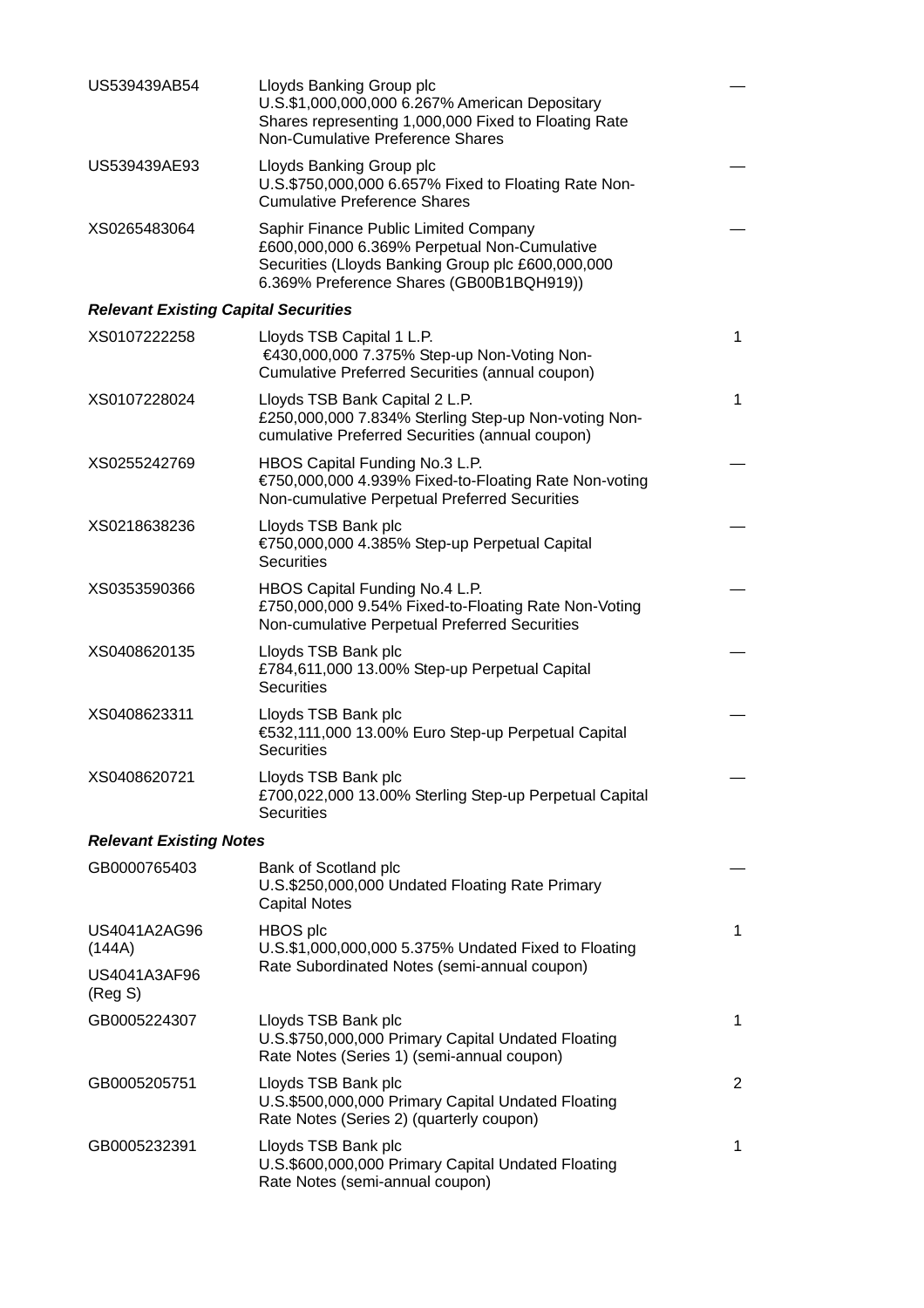| XS0099508698 | Lloyds TSB Bank plc<br>£410,000,000 6.625% Undated Subordinated Step-up<br><b>Notes</b>                         |                |
|--------------|-----------------------------------------------------------------------------------------------------------------|----------------|
| XS0046690961 | Bank of Scotland plc<br>£200,000,000 8.625% Perpetual Subordinated Notes                                        |                |
| XS0188201536 | HBOS plc<br>€750,000,000 4.875% Undated Subordinated Fixed to<br>Floating Rate Instruments (annual coupon)      | 1              |
| XS0188201619 | <b>HBOS</b> plc<br>€500,000,000 Floating Rate Undated Subordinated<br>Instruments (quarterly coupon)            | 3              |
| XS0059171230 | Bank of Scotland plc<br>£100,000,000 10.25% Subordinated Undated<br>Instruments (annual coupon)                 | 1              |
| XS0056390007 | Lloyds TSB Bank plc<br>¥20,000,000,000 Undated Subordinated 5.57% Step-up<br>Coupon Notes (semi-annual coupon)  | $\mathbf 1$    |
| XS0177955381 | HBOS plc<br>€750,000,000 5.125% Undated Subordinated Fixed to<br><b>Floating Rate Notes</b>                     |                |
| XS0063730203 | Bank of Scotland plc<br>¥17,000,000,000 4.25% Subordinated Undated<br>Instruments (semi-annual coupon)          | $\overline{2}$ |
| XS0169667119 | Lloyds TSB Bank plc<br>£500,000,000 5.125% Upper Tier 2 Callable Perpetual<br><b>Subordinated Notes</b>         |                |
| XS0099507534 | Lloyds TSB Bank plc<br>£270,000,000 6.50% Undated Subordinated Step-up<br><b>Notes</b>                          |                |
| XS0205326290 | HBOS plc<br>£500,000,000 5.625% Cumulative Callable Fixed to<br><b>Floating Rate Undated Subordinated Notes</b> |                |
| GB0000395094 | Bank of Scotland plc<br>£100,000,000 12.00% Perpetual Subordinated Bonds<br>(semi-annual coupon)                | 1              |
| XS0083932144 | Bank of Scotland plc<br>£150,000,000 7.375% Subordinated Undated<br>Instruments (annual coupon)                 | 1              |
| GB0000395102 | Bank of Scotland plc<br>£100,000,000 8.750% Perpetual Subordinated Bonds<br>(semi-annual coupon)                | 1              |
| XS0079927850 | Lloyds TSB Bank plc<br>£200,000,000 8% Undated Subordinated Step-up Notes                                       |                |
| GB0005242879 | Bank of Scotland plc<br>£50,000,000 9.375% Perpetual Subordinated Bonds<br>(semi-annual coupon)                 | 1              |
| XS0099507963 | Lloyds TSB Bank plc<br>£450,000,000 6.50% Undated Subordinated Step-up<br><b>Notes</b>                          |                |
| XS0145407507 | Lloyds Banking Group plc<br>£500,000,000 6.00% Undated Subordinated Guaranteed<br><b>Bonds</b>                  |                |
| GB0000394915 | Bank of Scotland plc<br>£75,000,000 13.625% Perpetual Subordinated Bonds                                        |                |